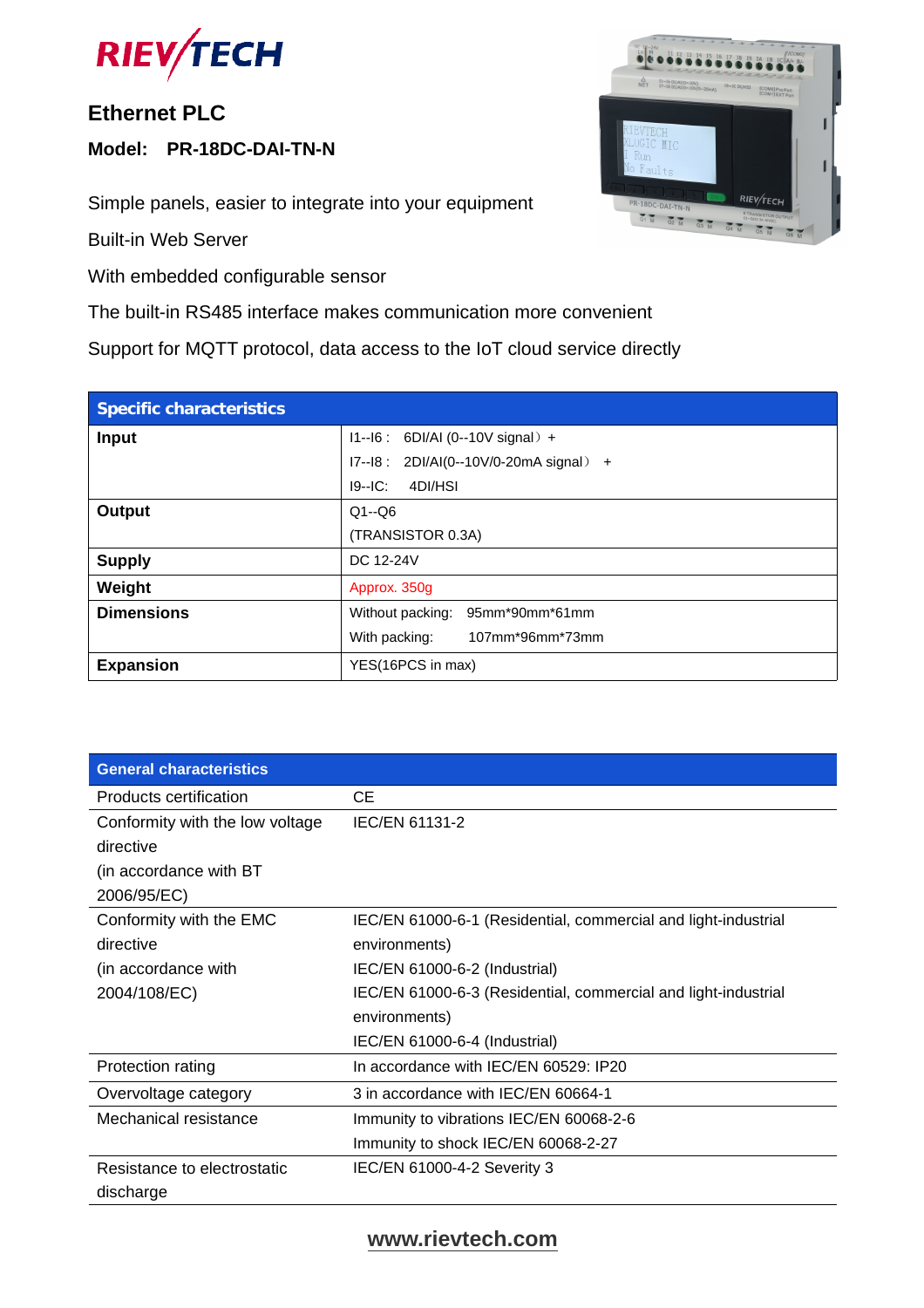

| Resistance to HF interference | Immunity to radiated electrostatic fields IEC/EN 61000-4-3<br>IEC/EN 61000-4-4,<br>Immunity to fast transients (burst immunity)<br>level 3 |  |  |
|-------------------------------|--------------------------------------------------------------------------------------------------------------------------------------------|--|--|
|                               | Immunity to shock waves IEC/EN 61000-4-5 Severity 3                                                                                        |  |  |
|                               | Radio frequency in common mode IEC/EN 61000-4-6, level 3                                                                                   |  |  |
|                               | Voltage dips and breaks (AC) IEC/EN 61000-4-11                                                                                             |  |  |
|                               | IEC/EN 61000-4-12<br>Immunity to damped oscillatory waves                                                                                  |  |  |
| Conducted and radiated        | Class B in accordance with EN 55022                                                                                                        |  |  |
| emissions                     |                                                                                                                                            |  |  |
| Operating temperature         | $-25 \sim +55^{\circ}$ C in accordance with IEC/EN 60068-2-1 and IEC/EN                                                                    |  |  |
|                               | 60068-2-2                                                                                                                                  |  |  |
| Storage temperature           | $-40 \sim +70^{\circ}$ in accordance with IEC/EN 60068-2-1 and IEC/EN                                                                      |  |  |
|                               | 60068-2-2                                                                                                                                  |  |  |
| Relative humidity             | 10 $\sim$ 95 % . (no condensation or dripping water) in accordance with                                                                    |  |  |
|                               | IEC/EN 60068-2-30                                                                                                                          |  |  |
| Mounting                      | On 35 mm standard mounting rail, 4 MW, or wall-mounting                                                                                    |  |  |
| Screw terminals connection    | Flexible wire with ferrule                                                                                                                 |  |  |
| capacity                      | 1 conductor: 0.25 to 2.5 mm <sup>2</sup> (AWG 24 $\sim$ AWG 14)                                                                            |  |  |

| <b>Processing characteristics</b> |                                                        |  |  |  |  |  |
|-----------------------------------|--------------------------------------------------------|--|--|--|--|--|
| Program size function blocks      | 1024 function blocks                                   |  |  |  |  |  |
| (FBD)                             |                                                        |  |  |  |  |  |
| Memory size function blocks       | 64K                                                    |  |  |  |  |  |
| (FBD)                             |                                                        |  |  |  |  |  |
| LCD display                       | 4 lines of 16 characters and configurable backlighting |  |  |  |  |  |
| Programming method                | <b>Function blocks</b>                                 |  |  |  |  |  |
| Program memory                    | <b>Flash EEPROM</b>                                    |  |  |  |  |  |
| Data Logging                      | 4G TF Cord                                             |  |  |  |  |  |
| Back-up time in the event of      | Program and settings in the controller: 10 years       |  |  |  |  |  |
| power failure                     | Program and settings in the plug-in memory: 10 years   |  |  |  |  |  |
|                                   | Data memory: 10 years                                  |  |  |  |  |  |
| Cycle time                        | FBD: typ. $0.6ms \sim 8.0ms$                           |  |  |  |  |  |
| Response time                     | Input acquisition time: $+1$ to 2 cycle times          |  |  |  |  |  |
| Clock data retention              | $25^{\circ}$ C<br>typ. 20 days                         |  |  |  |  |  |
| Clock Drift                       | $± 2$ s/day<br>typ.                                    |  |  |  |  |  |
| Timer block accuracy              | Resolution: +10 ms<br>time base :s(Second)             |  |  |  |  |  |
|                                   | time base :m(Minute)<br>Resolution: +1 s               |  |  |  |  |  |
|                                   | time base :h(Hour)<br>Resolution:<br>$+1$ min          |  |  |  |  |  |
| Start up time on power up         | Typ. 4s                                                |  |  |  |  |  |

| Nominal voltage | <b>DC 24V</b> |
|-----------------|---------------|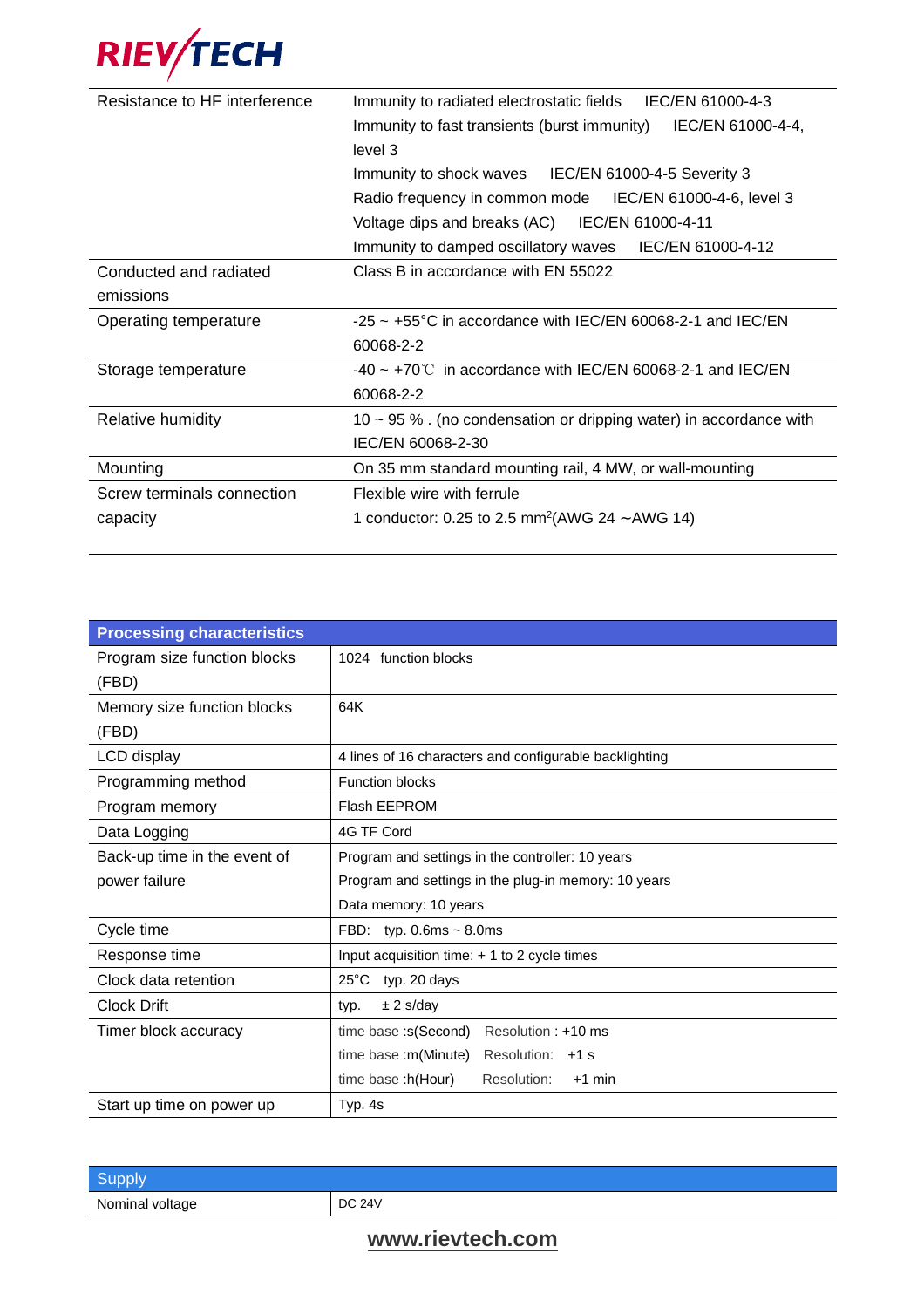

| <b>Operating limits</b>                 | DC 20.4-28.8V                                                                |
|-----------------------------------------|------------------------------------------------------------------------------|
| Supply frequency range                  | <b>NO</b>                                                                    |
| Max. absorbed power                     | 1.2 W (24V dc);                                                              |
|                                         | 1.3 W (28.8V dc)                                                             |
| Isolation voltage                       | None                                                                         |
| <b>Inputs</b>                           |                                                                              |
| Input voltage                           | DC0-28.8V                                                                    |
| Input current                           | 0.4mA; 10.8V dc                                                              |
|                                         | 0.5mA; 12.0 V dc                                                             |
|                                         | 1.2mA; 24 V dc                                                               |
|                                         | 1.5mA; 28.8 V dc                                                             |
| <b>Resolution Ratio</b>                 | $0.01V$ $(0-10v)$                                                            |
| (Analog Input)                          | 0.02mA (0~02mA)                                                              |
| Accuracy at 25 °C                       | ±0.02V                                                                       |
| (Analog Input)                          | ±0.05mA                                                                      |
| Logic 1 voltage threshold               | > 8 VDC;>0.3mA                                                               |
| Logic 0 voltage threshold               | $< 5$ VDC; < 0.1mA                                                           |
| Input Response Time                     | Delay time at 0 to 1:                                                        |
|                                         | 11-18: Typ. 2.5 ms                                                           |
|                                         | 19-IC: Typ. 1.5 ms                                                           |
|                                         | Delay time at 1 to 0:                                                        |
|                                         | Typ. 1.5 ms                                                                  |
|                                         |                                                                              |
| Maximum counting frequency              | Typ.: 4 HZ;                                                                  |
|                                         | HSI: 60kHZ(I9--IC)                                                           |
| Sensor type                             | Contact or 3-wire PNP                                                        |
| Input type                              | Resistive                                                                    |
| <b>Outputs</b>                          |                                                                              |
| Rated voltage                           | DC 5--30V                                                                    |
| Rated current                           | 0.3A                                                                         |
| <b>Electrical durability Expectancy</b> | None                                                                         |
| Mechanical life                         | None                                                                         |
| Response time                           | Make $\leq$ 1 ms                                                             |
|                                         | Release $\leq$ 1 ms                                                          |
| Frequency (Hz)                          | PWM 10KHz                                                                    |
|                                         |                                                                              |
| Communication ports parameters:         |                                                                              |
| COM0_TTL port                           | COM0: optional RS232/RS485 (via accessories: RS232 CABLE/PRO-RS485)          |
|                                         | Band Rate: 4800; 9600; 19200; 38400; 57600; 115200                           |
|                                         | Communication Protocol: MODBUS RTU; MODBUS ASCII                             |
| Ext RS485                               | COM1: optional RS485 (Via PR-RS485 expansion module)                         |
|                                         | Band Rate: 4800; 9600; 19200                                                 |
|                                         | Communication Protocol: MODBUS RTU; MODBUS ASCII                             |
| Built-in RS485                          | COM2: Built-in RS485 (Notes: PR-18AC-R-N does NOT have integrated RS485 port |
|                                         | for COM2)                                                                    |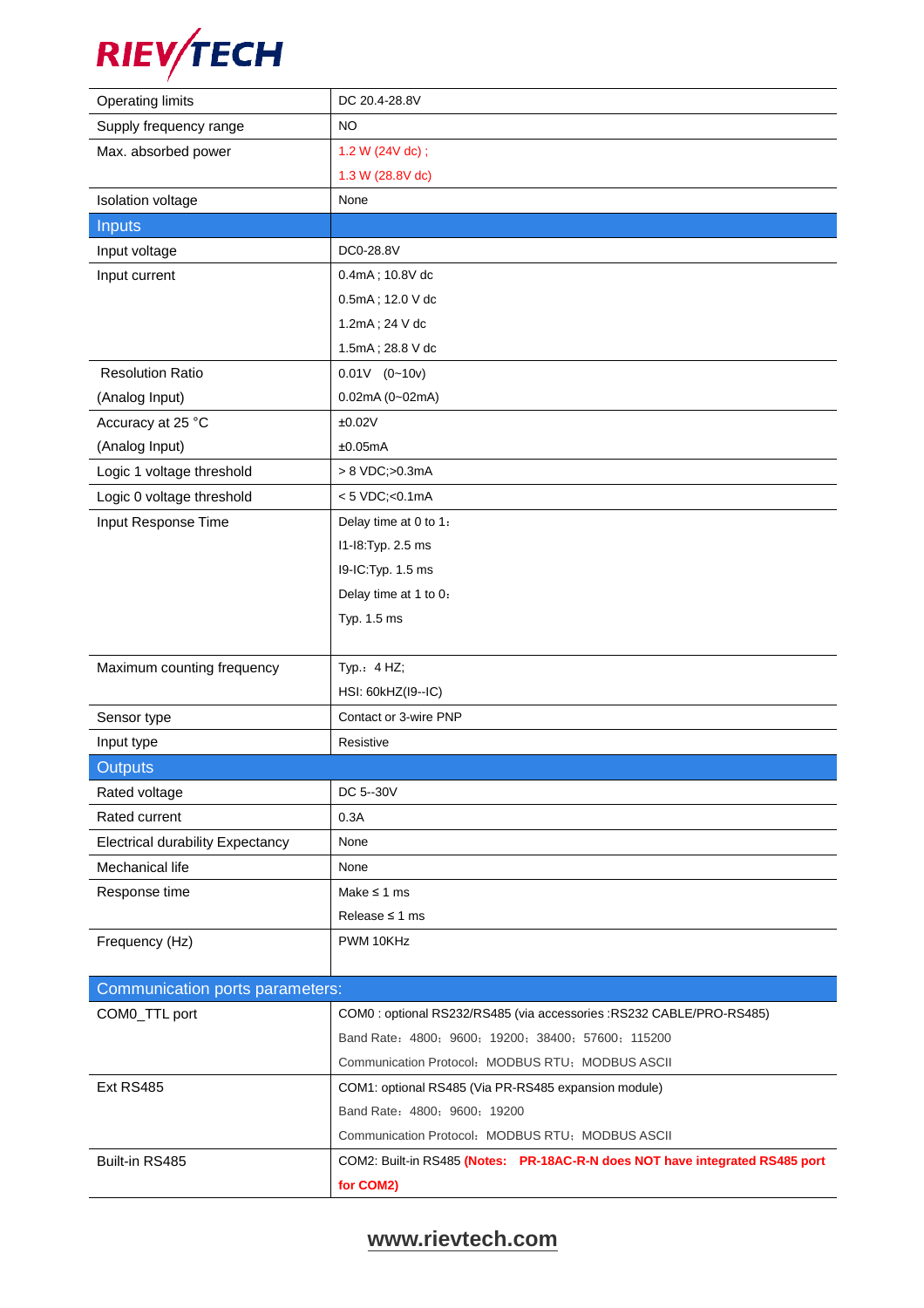

|                                | Band Rate: 4800; 9600; 19200; 38400; 57600; 115200                                       |
|--------------------------------|------------------------------------------------------------------------------------------|
|                                | Communication Protocol: MODBUS RTU: MODBUS ASCII                                         |
| Ethernet port:                 | Built-In(10M/100M),                                                                      |
|                                | 1. Can be used as program or communication                                               |
|                                | 2. Can be used as modbus master or slave                                                 |
|                                | Communication Protocol: MODBUS TCP RTU : MODBUS RTU                                      |
| Monitoring webserver page      | Yes                                                                                      |
| Xlogic<--->Xlogic(by Ethernet) | 1 xlogic works as tcp server can connect with 8 tcp client xlogics or other tcp devices. |
| Xlogic<--->Ethernet/Internet:  | 1 xlogic works as TCP clients can connect with 8 different tcp servers separately in     |
|                                | maximum                                                                                  |

## **Dimension**

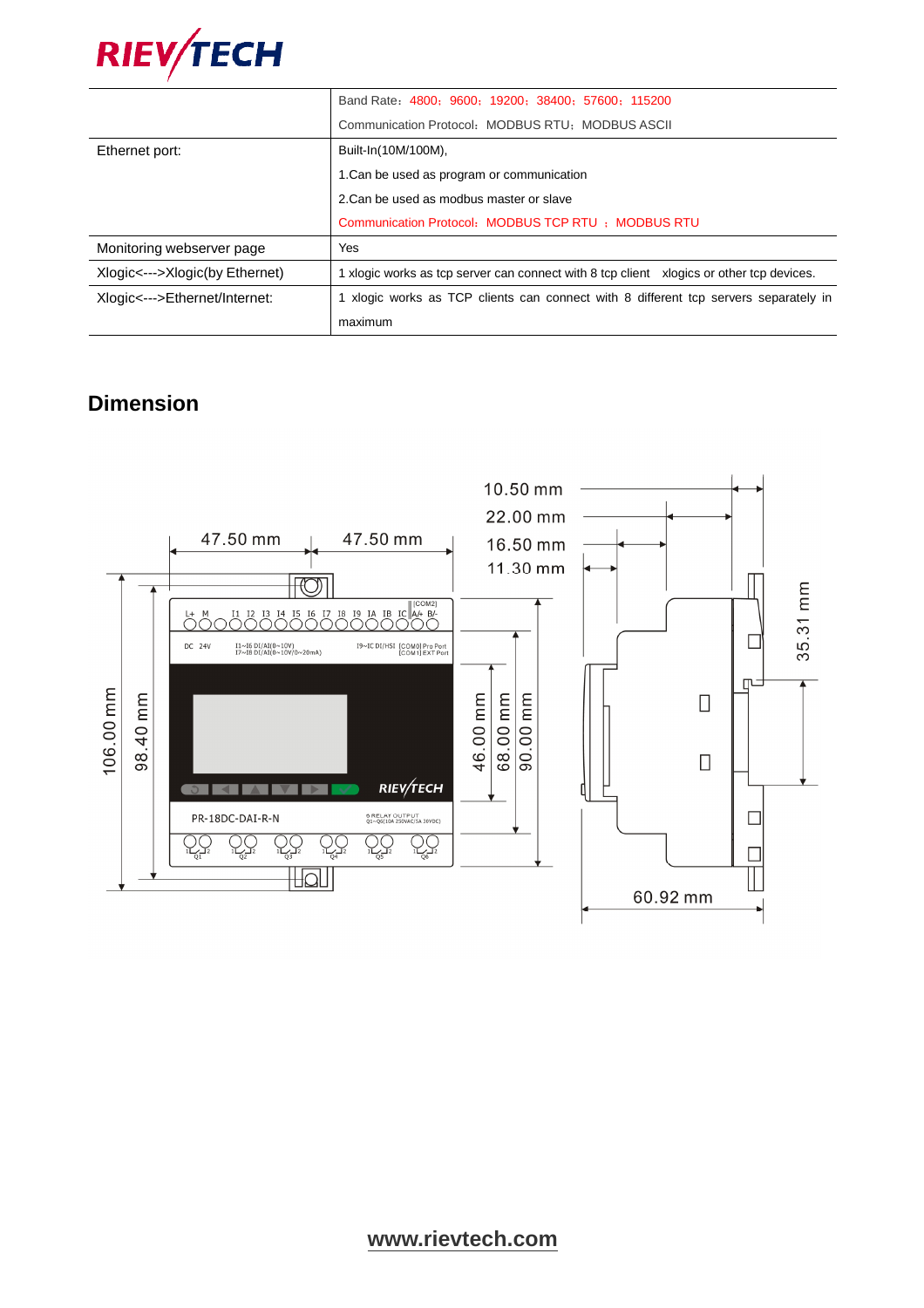

# **Program(xlogicsoft) Specification**

|          | <b>Operating System</b>      |                            |                              |   |  |  |
|----------|------------------------------|----------------------------|------------------------------|---|--|--|
|          | Requirements                 | Windows /2000/Xp/Win7/Win8 |                              |   |  |  |
|          | <b>Programming Languages</b> | <b>Function Block</b>      |                              |   |  |  |
| System   | <b>Program Memory</b>        | 64K                        |                              |   |  |  |
|          | <b>Execution Speed</b>       | <0.1ms Per Function        |                              |   |  |  |
|          | <b>Lcd Display</b>           | <b>No</b>                  | $\frac{1}{\ln t}$<br>t.<br>M |   |  |  |
|          | <b>Functions</b>             | Up To 1024 Function Blocks |                              |   |  |  |
|          | Input                        | 12                         |                              |   |  |  |
|          | <b>Cursor Key</b>            | $\overline{4}$             |                              |   |  |  |
|          | Shift Register Bit           | 32                         |                              |   |  |  |
|          | Status 0                     | 1024                       |                              | 0 |  |  |
|          | Status 1                     | 1024                       |                              |   |  |  |
| Constant | Output                       | $6\phantom{1}6$            |                              |   |  |  |
|          | Open Connector               | 1024                       |                              |   |  |  |
|          | Flag                         | 256                        |                              |   |  |  |
|          | Panel Key                    | $\,6$                      |                              |   |  |  |
|          | Analog Input                 | 8(DC Type)                 |                              |   |  |  |
|          | Analog Output                | None                       |                              |   |  |  |
|          | Analog Flag                  | 256                        |                              |   |  |  |
|          | <b>VB</b>                    | 1024                       | <b>Byte</b>                  |   |  |  |
|          | VD                           | 1024<br><b>WORD</b>        |                              |   |  |  |
| MQTT     | <b>VW</b>                    | <b>DWORD</b><br>1024       |                              |   |  |  |
|          | String to Integer            | 1024                       |                              |   |  |  |
|          | <b>String Comparator</b>     | 1024                       |                              |   |  |  |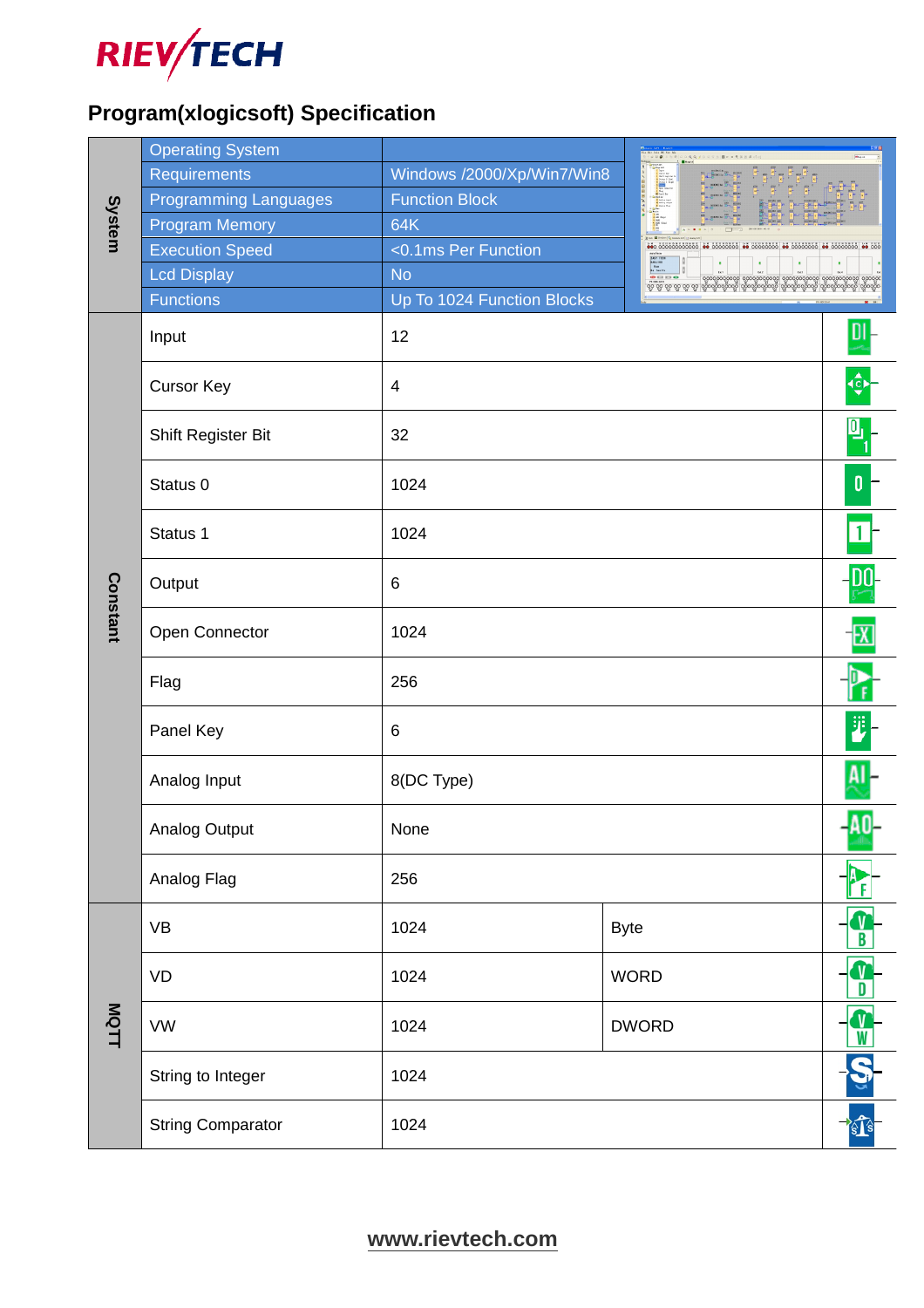

|              | Publish with MQTT                  | 143  |               |              |                           |                                          |  |  |
|--------------|------------------------------------|------|---------------|--------------|---------------------------|------------------------------------------|--|--|
|              | Subscribe with MQTT                | 143  |               |              |                           |                                          |  |  |
|              | <b>AND</b>                         | 1024 |               |              |                           |                                          |  |  |
|              | AND(Edge)                          | 1024 |               |              |                           |                                          |  |  |
|              | <b>NAND</b>                        | 1024 |               |              |                           |                                          |  |  |
|              | NAND(Edge)                         | 1024 |               |              |                           | <b>NAND</b>                              |  |  |
| <b>Basic</b> | <b>OR</b>                          | 1024 |               |              |                           |                                          |  |  |
|              | <b>NOR</b>                         | 1024 |               |              |                           |                                          |  |  |
|              | <b>XOR</b>                         | 1024 |               |              |                           |                                          |  |  |
|              | <b>NOT</b>                         | 1024 |               |              |                           |                                          |  |  |
|              | <b>Boolean Function</b>            | 1024 |               |              |                           |                                          |  |  |
|              | On-Delay                           | 1024 | 10ms--99 h59m | <b>DWORD</b> | Retentivity<br>Protection |                                          |  |  |
|              | Off-Delay                          | 1024 | 10ms--99 h59m | <b>DWORD</b> | Retentivity<br>Protection |                                          |  |  |
|              | On-/Off-Delay                      | 1024 | 10ms--99 h59m | <b>DWORD</b> | Retentivity<br>Protection | $0 N \times 1$<br>Σ 10FE                 |  |  |
|              | Retentive On-Delay                 | 1024 | 10ms--99 h59m | <b>DWORD</b> | Retentivity<br>Protection | 0N                                       |  |  |
|              | Wiping Relay(Pulse Output)         | 1024 | 10ms--99 h59m | <b>DWORD</b> | Retentivity<br>Protection | $\frac{1}{\sqrt{2}}$                     |  |  |
| Timer        | <b>Edge Triggered Wiping Relay</b> | 1024 | 10ms--99 h59m | <b>DWORD</b> | Retentivity<br>Protection | $\frac{1}{\sqrt{2}}$                     |  |  |
|              | Asynchronous Pulse<br>Generator    | 1024 | 10ms--99 h59m | <b>DWORD</b> | Retentivity<br>Protection | $\overline{\phantom{a}}$ 6<br>$\sqrt{m}$ |  |  |
|              | Random Generator                   | 1024 | 10ms--99 h59m | <b>DWORD</b> | Protection                | $R_6$<br>īπ                              |  |  |
|              | Stairway Light Switch              | 1024 | 10ms--99 h59m | <b>DWORD</b> | Retentivity<br>Protection | $\ddot{\bullet}$<br>E.                   |  |  |
|              | <b>Multiple Function Switch</b>    | 1024 | 10ms--99 h59m | <b>DWORD</b> | Retentivity<br>Protection | $\frac{2M_s}{s^2}$                       |  |  |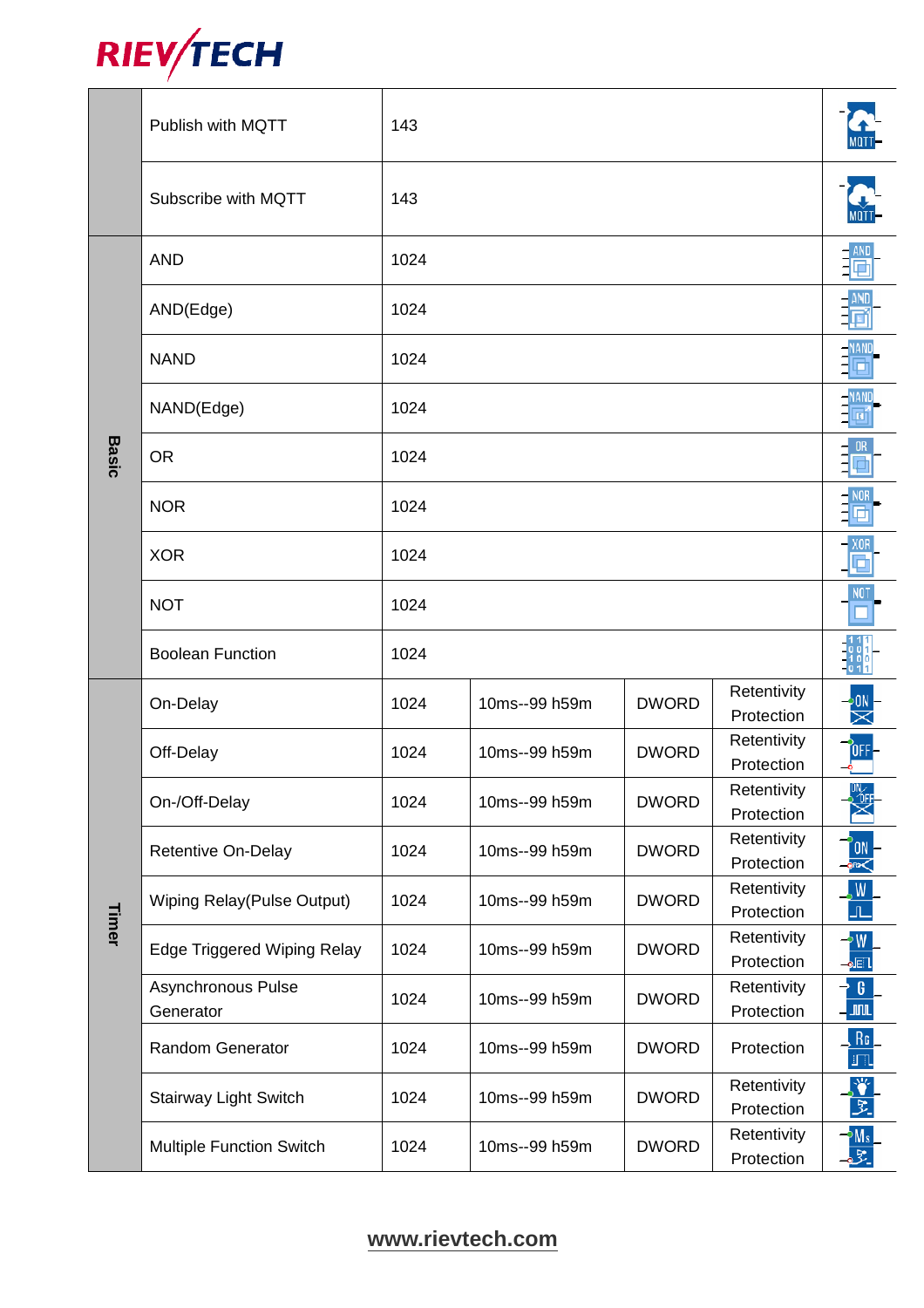

|             | <b>Weekly Timer</b>         | 1024 | $0:00 - 23:59$               |              | Protection                |  |
|-------------|-----------------------------|------|------------------------------|--------------|---------------------------|--|
|             | <b>Yearly Timer</b>         | 1024 | $2000.1.1 -$<br>2099.1.1     |              | Protection                |  |
|             | <b>Astronomical Clock</b>   | 1024 |                              |              | Protection                |  |
|             | Stopwatch                   | 1024 |                              | <b>DWORD</b> | Retentivity<br>Protection |  |
|             | Up/Down Counter             | 1024 | 0--9999 9999                 | <b>DWORD</b> | Protection                |  |
| Counter     | <b>Hours Counter</b>        | 10   | 0h--9999h                    | <b>DWORD</b> | Protection                |  |
|             | <b>Threshold Trigger</b>    | 1024 | 0--99999                     | <b>DWORD</b> | Protection                |  |
|             | Analog Comparator           | 1024 | $-10000 - 20000$             |              | Protection                |  |
|             | Analog Threshold Trigger    | 1024 | $-10000 - 20000$             | <b>DWORD</b> | Protection                |  |
|             | Analog Amplifier            | 1024 | $-10000 - 20000$             | <b>DWORD</b> | Protection                |  |
|             | Analog Watchdog             | 1024 | $-10000 - 20000$             | <b>DWORD</b> | Retentivity<br>Protection |  |
|             | Analog Differential Trigger | 1024 | $-10000 - 20000$             | <b>DWORD</b> | Protection                |  |
|             | Analog MUX                  | 1024 | -32768---32767               | <b>DWORD</b> | Protection                |  |
| Anal        | PI Controller               | 1024 | $-10000 - 20000$             |              | Protection                |  |
| <u>င်</u>   | Analog Ramp                 | 1024 | $-10000 - 20000$             |              | Protection                |  |
|             | Analog Math                 | 1024 | -32768---32767               | <b>DWORD</b> | Protection                |  |
|             | Long Datas Math             | 1024 | -2147483648---<br>2147483647 | <b>DWORD</b> | Protection                |  |
|             | Analog Math Error Detection | 1024 | $0 - 1$                      | <b>DWORD</b> | Retentivity               |  |
|             | <b>Analog Filter</b>        | 4    |                              | <b>DWORD</b> | Protection                |  |
|             | Max/Min                     | 1024 | -32768---32767               | <b>DWORD</b> | Retentivity<br>Protection |  |
|             | Average Value               | 1024 | $1 - 365$                    | <b>DWORD</b> | Retentivity<br>Protection |  |
| ane<br>cell | Latching Relay              | 1024 |                              | Bit          | Retentivity<br>Protection |  |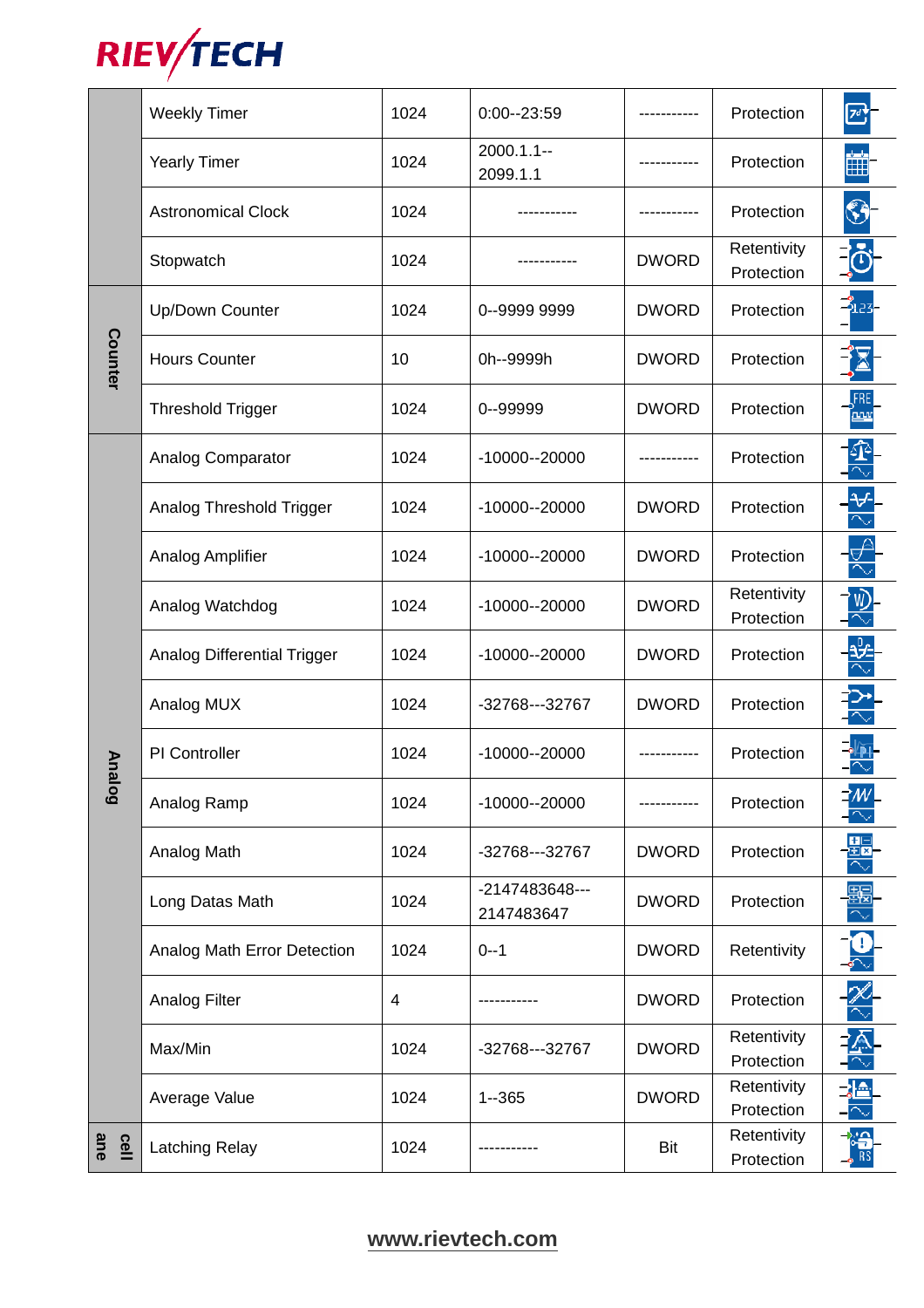

|     | <b>Pulse Relay</b>                | 1024 | -----------                  | Bit          | Retentivity               |                          |
|-----|-----------------------------------|------|------------------------------|--------------|---------------------------|--------------------------|
|     | Message Texts                     | 128  |                              | Bit          |                           |                          |
|     | Soft key                          | 1024 |                              | <b>Bit</b>   | Retentivity<br>Protection |                          |
|     | <b>Shift Register</b>             | 4    | ----------                   | Bit          | Retentivity               |                          |
|     | <b>PWM</b>                        | 1024 | 0--10KHz                     |              | Retentivity               | <b>PWM</b>               |
|     | <b>Modbus Read</b>                | 1024 |                              |              |                           |                          |
|     | <b>Modbus Write</b>               | 1024 |                              |              |                           |                          |
|     | <b>Modbus Read Write</b>          | 1024 |                              |              |                           |                          |
|     | Data Latching Relay               | 1024 | -32768---32767               | <b>DWORD</b> | Retentivity<br>Protection |                          |
|     | Long Data Latching Relay          | 1024 | -32768---32767               | <b>DWORD</b> | Retentivity<br>Protection |                          |
|     | <b>Memory Write</b>               | 1024 | -2147483648---<br>2147483647 | <b>DWORD</b> | Retentivity<br>Protection | ₩<br>$\bullet$ $\bullet$ |
|     | <b>Memory Read</b>                | 1024 |                              |              |                           |                          |
|     | Word to Bit                       | 1024 |                              | Bit          | Retentivity<br>Protection |                          |
|     | <b>Bit to Word</b>                | 1024 | -32768---32767               | <b>DWORD</b> | Retentivity<br>Protection |                          |
|     | <b>Device Reset</b>               | None | ----------                   | Bit          | Retentivity               |                          |
|     | Comport status                    | 1024 |                              |              |                           | ¢шп<br>و د کا            |
|     | <b>RH MATH</b>                    | 1024 | $0 - 32767$                  | <b>DWORD</b> | Retentivity               |                          |
|     | Sound Play                        | None |                              |              |                           |                          |
|     | <b>Email Send Error Detection</b> | None |                              |              |                           | $\boldsymbol{\Theta}$    |
|     | WiFi Mode Set                     | None |                              |              |                           |                          |
| APP | Cam Control                       | 656  |                              |              | Retentivity<br>Protection | <b>CAM</b>               |